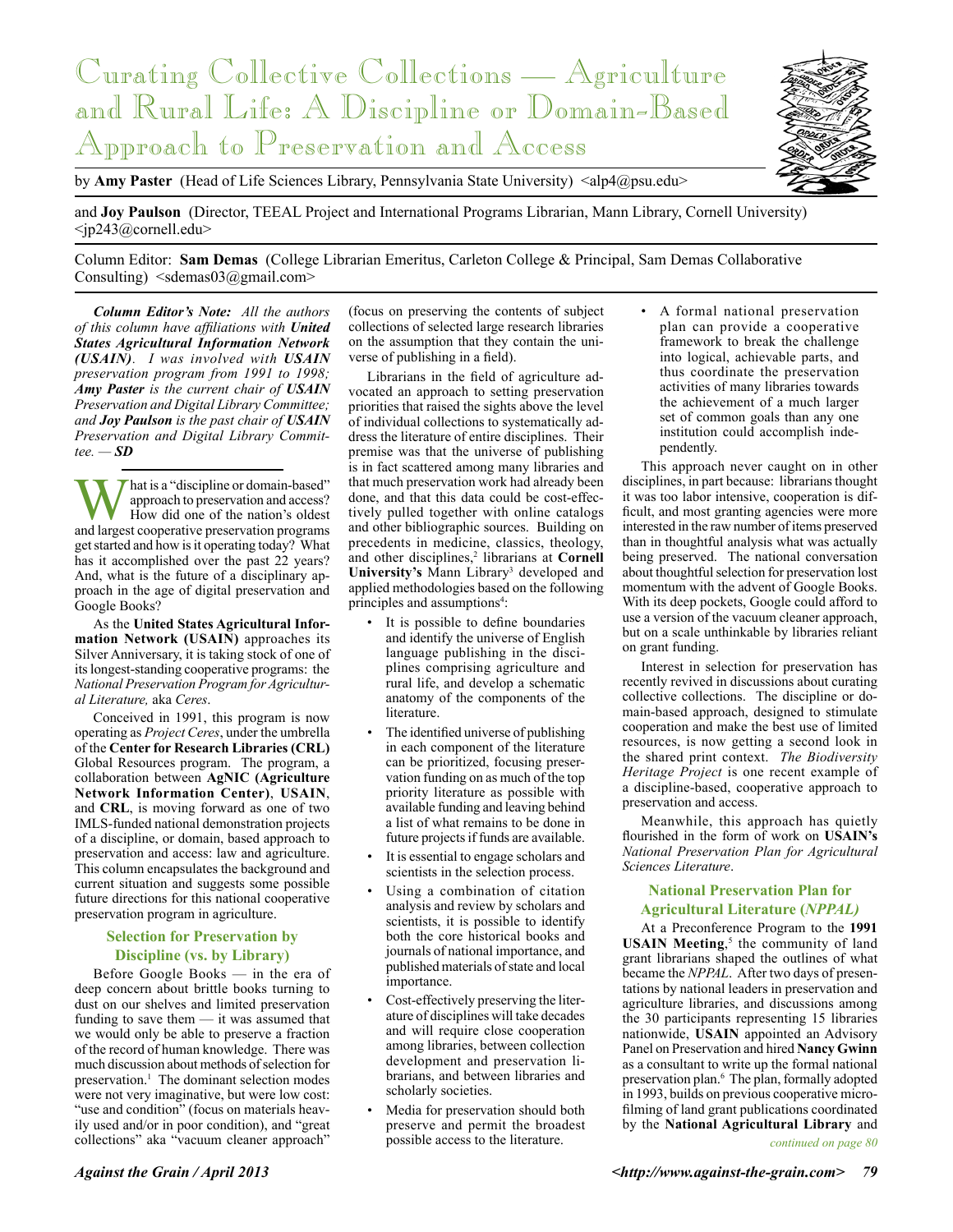# **Curating Collective Collections** *from page 79*

preservation activity at **Cornell University**, and articulates the importance of the agricultural literature to the nation and the need for its preservation. It outlines the goals of a national preservation program, defines a program structure, establishes a set of preservation priorities, and describes the approach to preservation technologies, access to the preserved literature, and storage and distribution of archival copies. **Figure A** is a graphical depiction of the specific components of the plan.

The *NPPAL* operates under the direction of **USAIN's** Preservation and Digital Library Committee. The current committee members are: **Amy Paster** (Penn State, chair), **Cristina Caminita** (Louisiana State), **Melanie Gardner** (National Agricultural Library (NAL liaison), **Allison Level** (Colorado State), **Joy Paulson** (Cornell, ex officio), **Diana Farmer** (Kansas state), and **Rob McGeachin** (Texas A&M).

Twenty years later the *NPPAL* needs to be updated. However, it has served the community remarkably well as a blueprint for a nationally coordinated preservation effort that has evolved with the times and resulted in remarkable progress in systematically identifying, prioritizing, and preserving the literature of seven disciplines comprising agriculture: agricultural economics and rural sociology, agricultural engineering, animal science and health, soil science, food science and nutrition, crop science, forestry and agro-forestry, and human ecology.

### **Accomplishments to Date**

Over the years the **USAIN** program has secured over \$5,000,000 in grant funding to advance the *NPPAL*. **CRL** and **USAIN** are currently compiling detailed metrics on preservation activity in agriculture over the past two decades. Following is a summary overview of the data gathered so far.

*1. Identifying scholarly monographs and serials* — With funding from the **Rockefeller Foundation** and the **National Agricultural Library**, **Wallace C. Olsen** (Mann Library, Cornell University) undertook a monumental analysis of the agricultural literature to identify the Core Historical Literature of Agriculture (CHLA), comprising:

> a. the contemporary core literature of agricultural sciences world-wide (363 journals and 8, 400 monographs)<sup>7</sup>, and b. the U.S. core historical literature of agriculture (5,308 monograph titles and 335 journal titles; combined total of 20,914 volumes).

Working with agricultural bibliographers, historians, and scientists, **Olsen** and his team determined the scope of each of seven disciplines and used citation studies and review and ranking of lists by scholars to analyze over 85,000 citations to identify the core lists. This work was published by the **Cornell University Press** in a seven-volume series *The Literature of the Agricultural Sciences*. In addition to the contemporary and historical core lists, each volume provides in-depth bibliographic analysis of the literature, surveys the nature of publishing in the field, and discusses the influence of scientific societies and publishers. This work set the direction for the *NPPAL*.

*2. Digitization of Core Historical Literature of Agriculture (CHLA)* — Digitization of the



core historical literature of U.S. agriculture is a top priority of the *NPPAL*. Thus far, 26 journal titles with 764 volumes and 2,047 monographic titles with 2,116 volumes of the CHLA have been digitized by Mann Library (Cornell University) and made accessible online.

*3. USAIN State and Local Literature 1820-1945* — The *NPPAL* calls for each state to take responsibility for preservation of its own state and local level literature. Working through **USAIN**, land grant libraries nationally follow a model developed by Mann Library.8 Each state systematically identifies the universe of relevant publishing, not just the titles held in each of the participating libraries. In each state a panel of scholars and librarians evaluates and ranks the resulting lists in terms of the importance of individual titles for research in social, cultural, and economic history. Each state then preserves those brittle titles judged by the panel to be most important for current and future research. A series of six NEH-funded projects conducted from 1996-2008 resulted in

the completion of the ranked bibliographies by 29 states and completion of the preservation portion of the project via microfilming or digitization by 25 states. NEH only permitted digitization as a preservation option during the sixth phase of the project. Through these efforts, a total of 12,692 titles, comprising 38,964 volumes, have been preserved.

Work on state and local literature continues under Project Ceres, the IMLS-funded project operating through **CRL**. The purpose of the present project is to support small land grant library projects that preserve print materials essential to the study of the history and economics of Agriculture at the state level, and make those materials accessible through digitization.

*4. Other preservation projects* — Data is being compiled on a range of projects that have contributed to advancing the *NPPAL* but were not part of the program. For example, a wealth of agriculture-related materials has been contributed to the **HathiTrust** through the